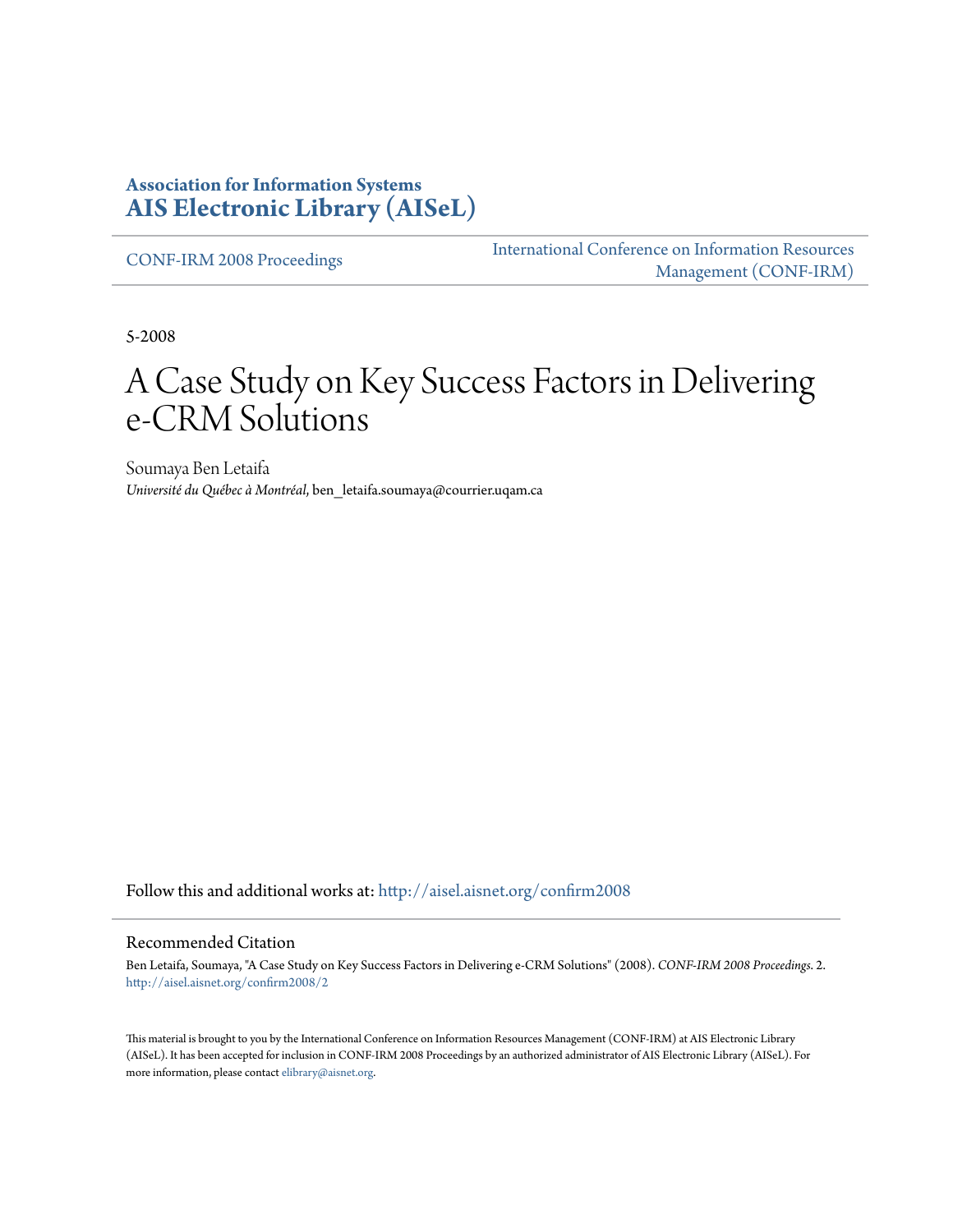## **2F. A Case Study on Key Success Factors in Delivering e-CRM Solutions**

Soumaya Ben Letaifa Université du Québec à Montréal ben\_letaifa.soumaya@courrier.uqam.ca

### *Abstract*

Over the past 10 years, a number of studies have pointed out that many e-CRM projects fail to deliver the expected benefits. In the business-to-business e-CRM market, many customers have faced issues with technology implementation, management of organizational change, and/or e-CRM effectiveness. However, none of these studies mentioned PeopleSoft. In fact, PeopleSoft's e-CRM has been a best-of-breed solution. The purpose of this case study is to explain the determinants of the success of PeopleSoft's e-CRM. This study was carried out in PeopleSoft's Canadian subsidiary in 2004 (before the acquisition by Oracle). The findings reveal the superiority of PeopleSoft on the financial, marketing, and technological dimensions. In fact, the sustainable competitive advantage of PeopleSoft's e-CRM lies in what is called a value-based business model. This unique business model is based on a 100% Internet architecture, a pricing model customized according to the value delivered to the customer (not the number of users), and the sharing of e-CRM risk with customers. This case study describes a striking reality: PeopleSoft's CRM vision is the key success factor. Other e-CRM vendors, including Siebel, lack a vision for selling their e-CRM technology.

## *Keywords*

e-CRM, successful, implementation, software, PeopleSoft

## **1. Introduction**

In high-technology industries, and IT in particular, it would seem easy to copy a benefit intrinsic to a product. The leader or innovator always benefits from the advantage of being the first entrant, as Siebel benefited for some time by creating the CRM concept, or as SAP did with ERP, but it does not take long for competitors to claw back a share of this growing market by proposing analogous, or even better, solutions. What has been notable in the CRM market, however, is the emergence, then dominance, of PeopleSoft, which had been known as the leader in human-resources applications. In just a few years, PeopleSoft managed to dethrone Siebel and to succeed where all its competitors had failed: pioneering modular CRM applications and installing them in their customers' premises. The projects succeeded because PeopleSoft was able to negotiate zero risk for the customer throughout the process of delivering a CRM solution. An examination of its strategic positioning also reveals a judicious choice of strategic field, corporate strategy, and marketing strategies, as well as excellent project-risk management. The pillars of PeopleSoft's success are its solution that is customizable according to the customer's needs and profile; its superior, 100% Internet-based technological architecture; its invoicing model based on value added and not on number of users; the involvement of PeopleSoft resources with the CRM-implementation teams; implementation tests in the lab; and the development of an ROI model for the customer. Unlike its competitors, PeopleSoft was able to define, from the start, a unique strategic system composed of organizational skills rather than individual know-how and of proprietary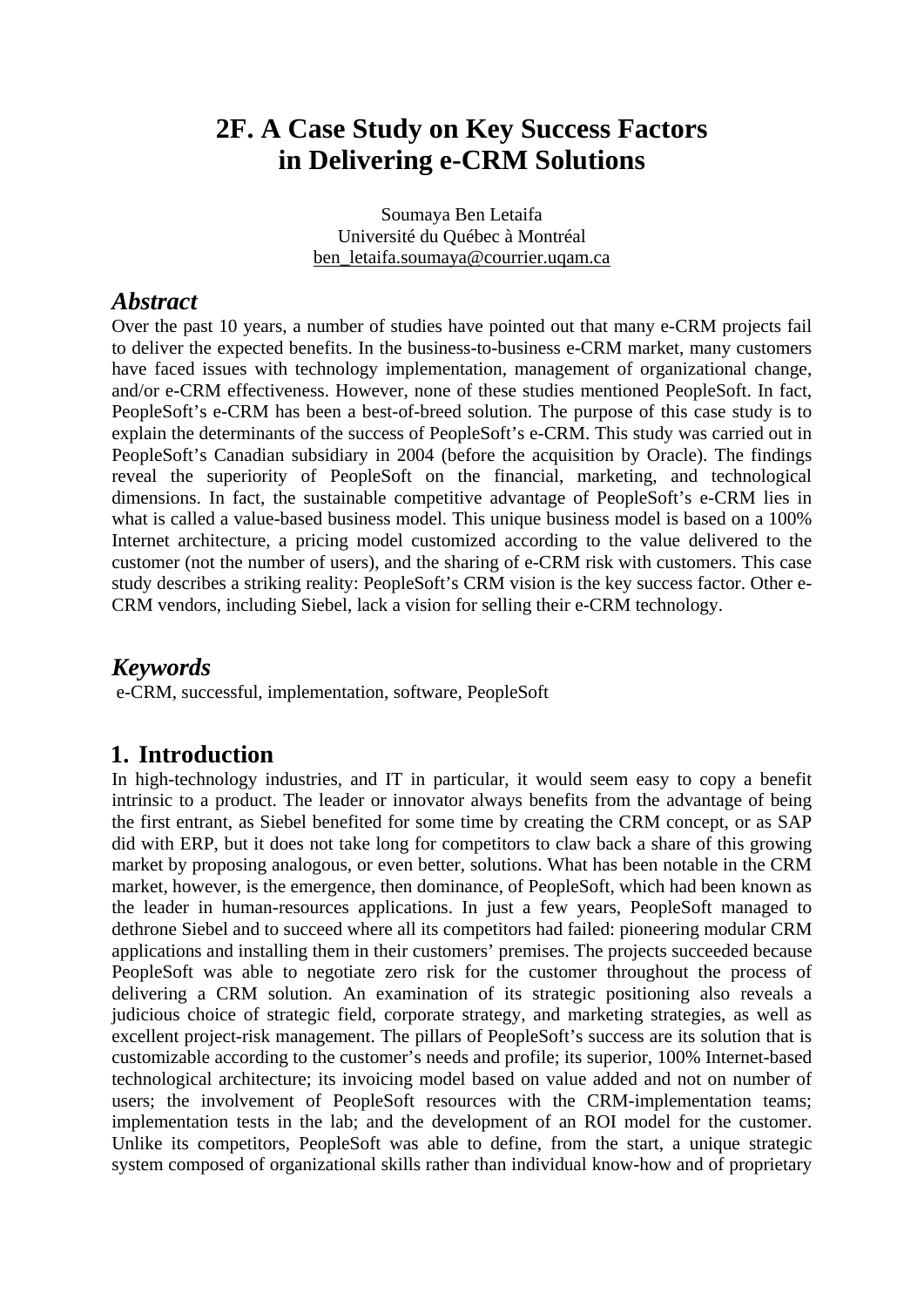resources and technologies that are not transferable through human or technological mobility. It not only caught up to Siebel, but was able to position itself as a pioneer in customer satisfaction.

This article will attempt to explain why PeopleSoft succeeded where its competitors failed. More specifically, I will answer questions such as, What is PeopleSoft's strategic positioning? What are its organizational specificities? How is its business model different from those of its competitors? Finally, I will point to avenues for further research on sources of success in the CRM market.

## **2. Conceptual framework**

The conceptual framework chosen for conducting a strategic analysis of the CRM market and PeopleSoft in this market is that of Allaire and Firsirotu (2002), who offer complete models for internal and external strategic diagnosis of a firm, as well as market and organizational strategies flowing from this diagnosis. These models present the specificity of performing a systemic and multifactorial strategic analysis of the firm and its strategy. The framework is based on solid conceptual foundations that come from a number of areas of study, such as research on market and competition dynamics, the dynamics of costs and their impacts, corporate psychological and organizational dynamics, different organizational structures, and organizational strategies for radical change.

According to Allaire and Firsirotu, the strategic analysis includes an external diagnosis that defines the range of strategic options. These options must be assessed in the light of an internal diagnosis of the firm's resources, skills, and values, and of their potential to create economic value. The strategy adopted by the firm is composed of a marketing strategy and an organizational strategy. The marketing strategy involves, among other things, the choice of products and services, markets, technologies, and skills that define the scope of the strategic field – that is, the current corporate mission and the firm's potential. It must be the outcome of a solid assessment of the dynamics of the relevant costs and markets.

The organizational strategy of the firm refers to the structural and cultural arrangements that the marketing strategy requires, as well as the nature of changes in the systems, structure, resources, skills, values, and ways of doing business that must occur to successfully carry out the marketing strategy. The steps needed to institute the appropriate architecture for the organization comprise the content of the strategy. The term "architecture" groups together a number of dimensions of the organization's operations: its form, leadership modes, values and culture, resources, skills, and management systems. This architecture must be effective – that is, the components must combine to execute the strategy; it must also establish a strong coherence between the different internal components of the organization.

The conjuncture of this architecture with the firm's internal reality and the strategic field constitutes the firm's strategic system, a very important concept introduced by Allaire and Firsirotu. As figure 1 shows, this strategic system reflects the firm's specific choices of skills, know-how, resources, and technologies, which are supported by the organization that it implements. The strategic system is thus the result of complex organizational arrangements and shrewd choices about economic parameters such as positioning, corporate strategies, and marketing strategies.

Thus, in order to understand why PeopleSoft's strategic system performs well, an in-depth analysis must be done of the factors that form the strategic system (strategic field and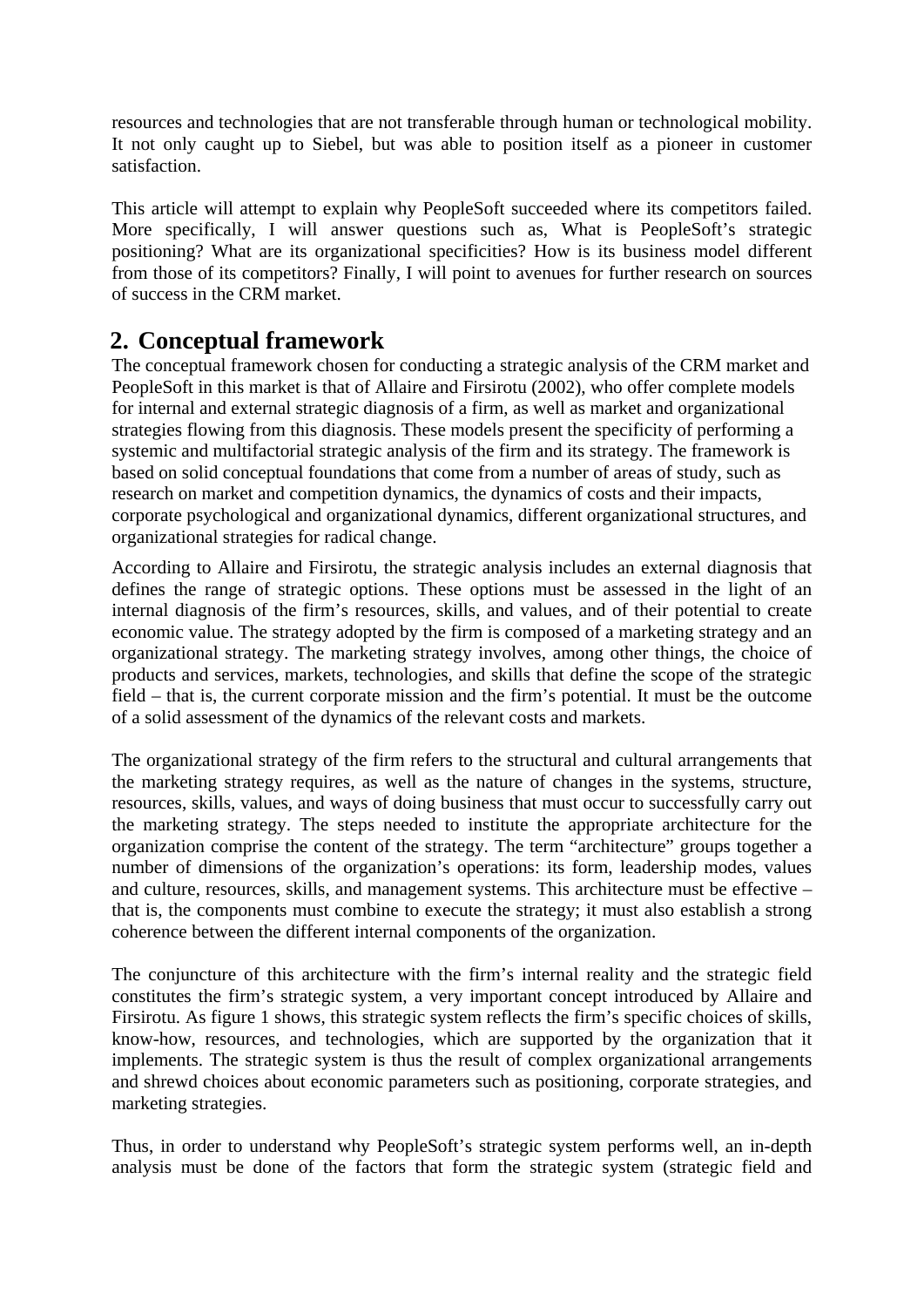organizational architecture). In addition, all the relationships within which this system is inscribed, such as organizational capacity and economic choices, must be understood.



**Thefirm = strategicsystem**



## **3. Methodological framework**

The decision to base the analysis on primary data (interviews and internal documents) and secondary data (specialized journals) arises from the need to comprehend the internal reality of PeopleSoft through key statements given by PeopleSoft resources (10 interviews with sales and human-resources managers and with senior and junior consultants) and to compare these data with objective external assessments. The in-depth analysis could not be done without interviews with PeopleSoft members, and yet the analysis was at risk of being biased if it used only a single source of information. The approach in this paper is, in part, explanatory, as it privileges the triangularization of information sources for greater validity of results.

According to Yin (1994), the methodology of the case study offers a means of testing existing theories, while providing a probable analytic generalization. Koza and Lewin (1999) state that longitudinal case studies afford unique opportunities to make both empirical and theoretical interpretations of contemporary phenomena. Case studies are based mainly on qualitative data that are interesting for several reasons. They enable a phenomenon to be presented with respect for its chronological course, accurately establishing cause-and-effect relationships; when they are well chosen, they lead to new integrations and new concepts (Huberman & Miles, 1994).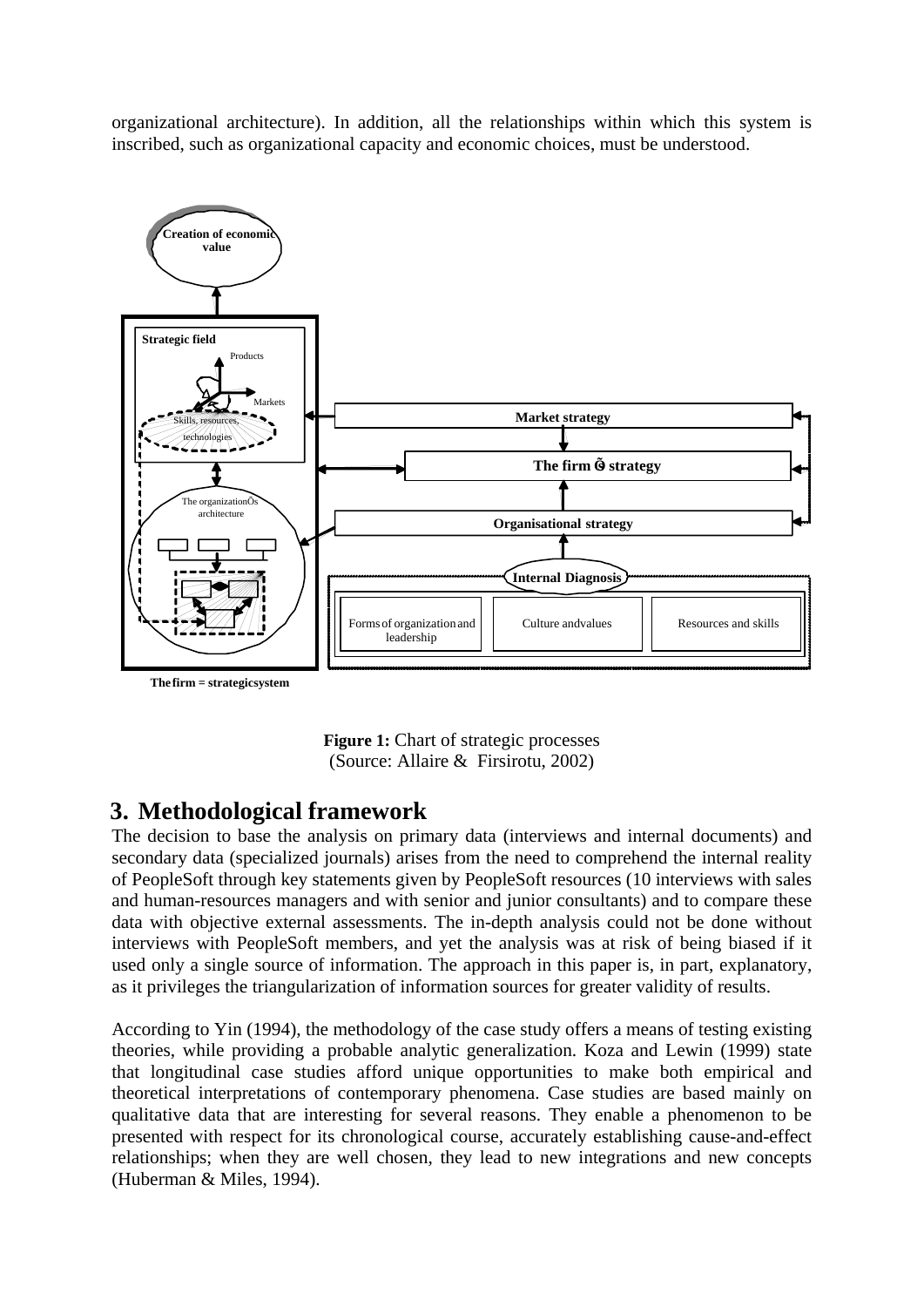This study is therefore based on primary and secondary qualitative data from four main sources:

- Interviews conducted with PeopleSoft Canada consultants
- Reports by firms specializing in CRM (CAP Gemini Ernst and Young, AMR Research*,*  Meta Group, Gartner Dataquest)
- **Press articles: opinions, analyses, and descriptions by financial and economics journalists** and analysts; publications were selected on the basis of their quality or their specialization in technological issues (MIT Sloan Management, Harvard Business Review, JDnet, American Banker, Info Québec,)
- **Press reviews available on the sites of CRM publishers: PeopleSoft, SAP, etc.**

## **4. Results**

#### **4.1 Corporate strategy and marketing strategy**

In its everyday operations, PeopleSoft, like all large corporations, tends to deploy several marketing strategies adapted to the evolution of the various product markets that it serves. The strength of PeopleSoft in fact flows from its assets and resources developed internally (HR, for example) or acquired (such as CRM), which execute a wide range of integrated and coordinated marketing strategies.

PeopleSoft's global corporate strategy is a strategy of a range of products and markets. In fact, PeopleSoft has an international presence on four continents and serves its different markets with business-solutions product lines that are both deep and diversified, as explained in figure 2. Flowing from this corporate strategy, a number of marketing strategies are devised, depending on the market phase targeted, its characteristics, and the players in the field.

#### **4.2 Strategy of market creation and domination**

In 1987, the market for human-resources applications was a new one with great potential. During this fairly short period, PeopleSoft had the necessary vision and competitive vigour to build a strategic system based on innovation, flexibility, and relational marketing. Its strategy of creating a market through technological innovation enabled it to develop exemplary growth and to dominate the North American market, and then to aim for other markets. The founders developed the essential skills, capacities, values, and know-how within their organization. By accelerating the pace of innovation, creating a "cool" culture that encouraged work, and extending their product lines, they both protected their market and expanded geographically into others.

In a comparative study of CRM software publishers' pricing structures,  $\frac{1}{1}$  Marc Lemesle (2002) showed that PeopleSoft has a pricing structure that is different from its competitors'. Oracle uses two distinct licensing policies, depending on the configurations deployed by its clients: a rate by "user-named multi-server" and a rate by processor. The principle used by Siebel is a rate per "named user" and not by workstation, which means that any PC within the company can be connected without differentiation. The number of servers on which the applications are installed is not taken into account and is directly reflected in the price of the per-user licences. For instance, the Sales, Services, and Marketing applications are invoiced at 3,000 Euros each; the Partner Manager solution, 3,600 Euros; and the ERM (Employee Relationship Management) module, 450 Euros. SAP's fee-structure principle uses two parameters: the number of named users and the number of engines installed on the servers, which will depend

 1 http://solutions.journaldunet.com/0111/011121\_licencepeoplesoft.shtml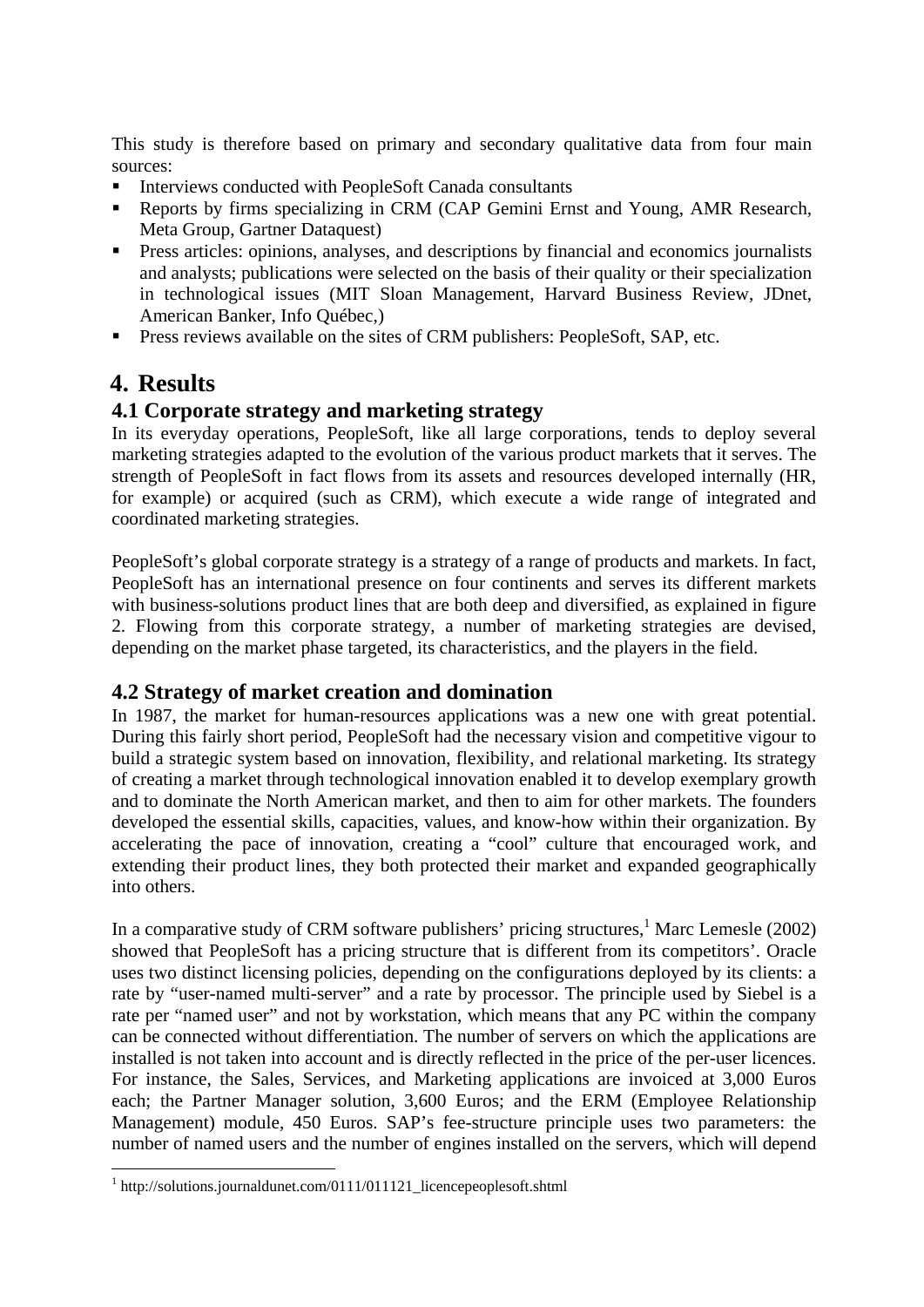on the type of module that the client is using. Adding to the complexity in the cost calculations (Lemesle, 2002) is that among the named users, SAP distinguishes between "occasional" and "professional" users (the latter having regular access to an application).



**Figure 2:** PeopleSoft's marketing strategies

On the other hand, since 1998, with the evolution of the Internet and the company's new corollary strategy, PeopleSoft has opted for a simplified rate model, based on its clients' business volume. The price of the different operational modules is equivalent to 0.1% to 0.5% of the business volume of corporations or of the budgets managed when the customer is a public corporation acting on behalf of a third party. The number of users, internal or external, and servers is unlimited and not taken into account.

#### **4.3 A differentiation strategy based on risk minimization**

The difficulty of measuring the return on investment in CRM creates a sort of risk aversion among customers during the process of purchasing a solution. The uncertainty linked to both the success of the installation and the achievement of anticipated objectives makes the project risk indefinite, a factor that impedes the growth of the CRM market in general.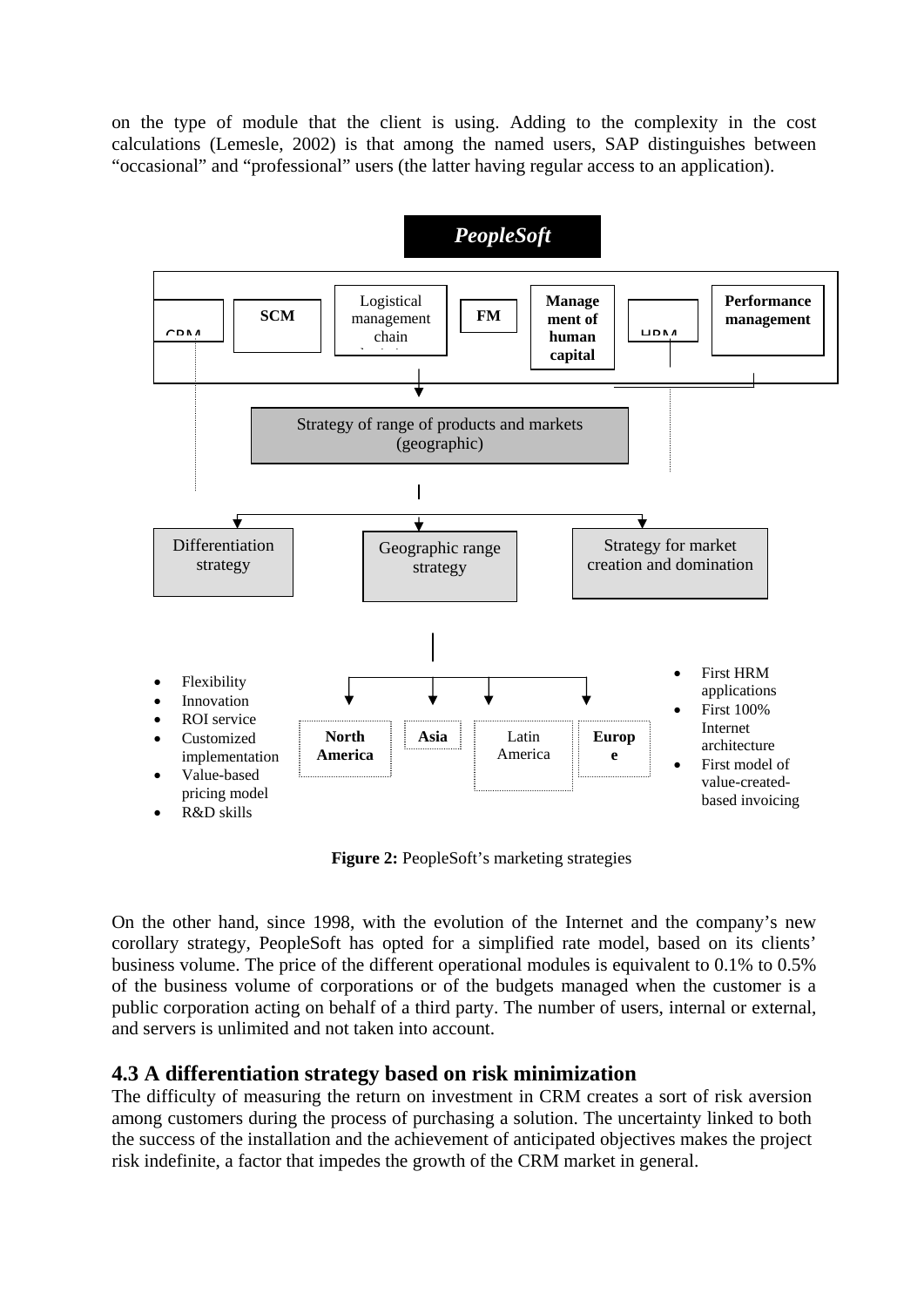However, the problem of the customer's perception of high risk has been absorbed by PeopleSoft through its strategy of minimizing the risk by sharing it with the customer. The more successful a publisher is with delivery of its solutions, the more its customers will be predisposed to opt for this publisher and the more it will be able to differentiate itself. From the time it was founded, PeopleSoft opted for a strategy of differentiation that has gained it an excellent reputation. Since success breeds success, a virtuous circle is created. This positivereinforcement loop enables PeopleSoft to benefit from a success multiplier effect. That is, PeopleSoft profits from the effects of managerial, symbolic, and technological differentiation. The technological differentiation results from the superiority of its products and the advantages of time savings and market share that it has gained from the innovations that it has developed. However, having the best technology is not enough to succeed in a market such as high technology; one must also meet customers' expectations in terms of rapidity of execution, flexibility, ease of use, and customer support. This is where managerial differentiation takes on its full import. PeopleSoft's values of flexibility, customer service, personalized approach, and relational marketing, which flow from its human-resources culture, have enabled it to distinguish itself from its competitors. Finally, the symbolic differentiation concerns the image capital built and acquired following the successes of its solutions and its CRM vision.

PeopleSoft has been able to reduce customers' cognitive dissonance before and after the process of purchasing a solution by minimizing the project risk, on the one hand, and by transferring a large part of this risk to itself, on the other hand. In effect, if PeopleSoft has become a market leader and benefits from the best customer perceptions, it is because it has dealt better with the risk factor by sharing it with its clients. This sharing is conveyed by the measures shown in table 1.

PeopleSoft has succeeded where its competitors have failed – that is, with delivery of a CRM project with the added value anticipated by the client at the start. These projects have succeeded because PeopleSoft was able to negotiate zero risk throughout the process of delivering a CRM solution. An examination of its strategic positioning has also shown a judicious choice of strategic field, corporate strategy, and marketing strategy, as well as excellent project-risk management.

Its solution, customizable to the customer's needs and profile, its superior technological architecture (100% Internet), its invoicing model based on added value and not on number of users, the involvement of its resources with the CRM installation teams, the test installation in laboratory, and the development of the ROI model for the customer are the pillars of PeopleSoft's success, and it has the highest level of customer satisfaction. Therefore, I shall analyze PeopleSoft's organizational capacity and what has been necessary to support its strategic choices.

#### **4.4 Diagnosis of PeopleSoft's social and psychological dynamic**

In order to grasp the specific reasons for the success of PeopleSoft's CRM solutions, it is essential to examine how the PeopleSoft organization works. To do this, I shall analyze the organization's key components, through Allaire and Firsirotu's (2002) conceptual model. This multifactorial model enables observation of the different organizational components independently of one another. In fact, the reason that a number of theses and research projects are based on the Allaire and Firsirotu (2002) model is that this model provides for a comprehension and analysis of all strategic change by uncovering its sources.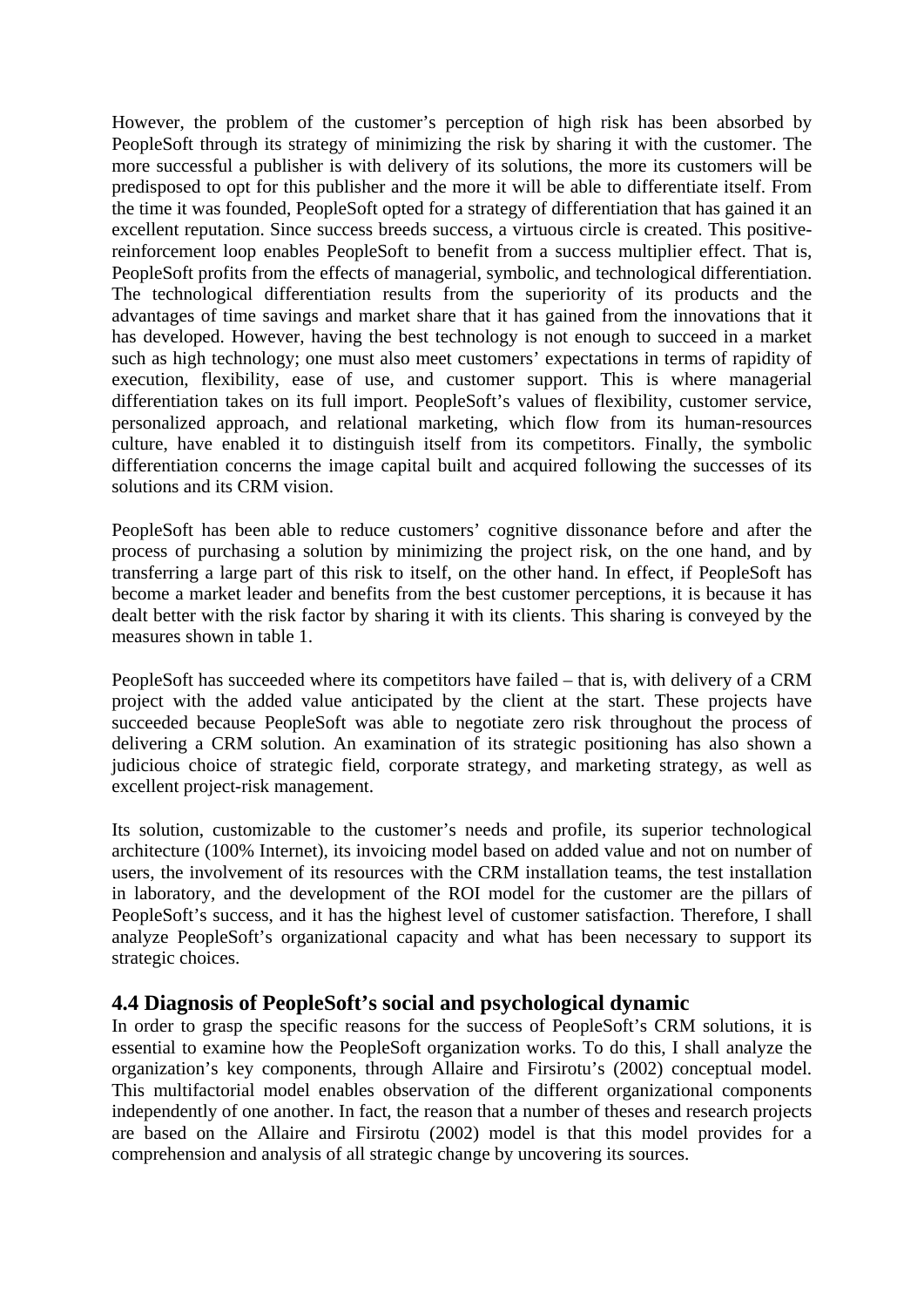I will use this model to look at the societal context and characteristics, the history of PeopleSoft, and the contingencies that influenced the evolution of the organization; then I will evaluate the present and future contexts; finally, I will analyze three internal aspects: culture, structure, and individuals (see figure 3). For the purpose of this paper, the focus will be on the internal aspects; while the external aspects are common to all competitors (society, contingencies, and contexts), the internal aspects are specific to PeopleSoft

| Objective           | <b>Before purchase</b>                                                    | <b>During installation</b>                 | After purchase        |
|---------------------|---------------------------------------------------------------------------|--------------------------------------------|-----------------------|
| measurements        |                                                                           |                                            |                       |
| <b>Risk</b>         | Customized                                                                | approach, Invoicing model according to ROI | assessment            |
| minimization        | depending<br>on                                                           | customer value contributed                 | to after installation |
|                     | specificities and not product customer                                    |                                            |                       |
|                     | specificities                                                             | Implementation test in the                 |                       |
|                     | ROI assessment in view of the                                             | laboratory before installation             |                       |
|                     | customer's objectives                                                     | at the customer                            |                       |
|                     | 100% Internet architecture                                                | installation<br><b>Certified</b>           |                       |
|                     |                                                                           | methodology                                |                       |
| <b>Risk sharing</b> | CRM vision with the client: Involvement of PeopleSoft Lifetime sharing of |                                            |                       |
|                     | lifetime contract                                                         | resources throughout the additional        |                       |
|                     | Higher transaction costs linked                                           | process                                    | revenues              |
|                     | to the strategy of development Flexible price structure                   |                                            |                       |
|                     | of non-standardized solutions                                             | according to the client's size             |                       |
|                     |                                                                           | and sector and not the                     |                       |
|                     |                                                                           | number of users                            |                       |

**Table 1:** PeopleSoft's risk-minimization and -sharing measures

#### *4.4.1 History*

PeopleSoft was founded by Dave Duffield and Ken Morris in 1987. The company tackled client/server applications and redefined the traditional approaches that existed on the market. The applications drew their strength from the fact that they were adapted to the rapidity of changes in the business environment and supported by high-quality customer service. Very quickly, PeopleSoft innovated, creating highly developed HR management systems. In 1988, it held more than 50% of the market for HR applications and was considered a leader by independent firms. Up to 1999, PeopleSoft was content to harvest the fruits of its success without investing in research and development. And so, in 2000, PeopleSoft found itself with an ageing technology and realized that it had not invested in the largest slice of the pie: consulting services, the revenues and margins on which were higher than those on licence sales. Starting in 2000, PeopleSoft began to invest massively in research and development under new CEO Craig Conway, and the share of consulting services in its business volume began to climb. PeopleSoft surged once again thanks also to the valuable acquisition of Vantive, which enabled it to instantly grab a share of the market in the CRM industry.

PeopleSoft made other key acquisitions that enabled it to consolidate its position and arm itself with specific skills. For instance, the strategically complementary purchase of JD Edwards in 2003 enabled PeopleSoft to better situate its position to challenge on the CRM market. The complementarity between the two offers seemed almost perfect, since the two companies were not playing in the same markets at the time. PeopleSoft was specialized in services – notably with regard to human resources and customer relations – for large accounts and the government and institutional sectors. JD Edwards, for its part, was addressing the manufacturing and industrial sectors and the logistics chain – notably through its production module – and targeting SMEs.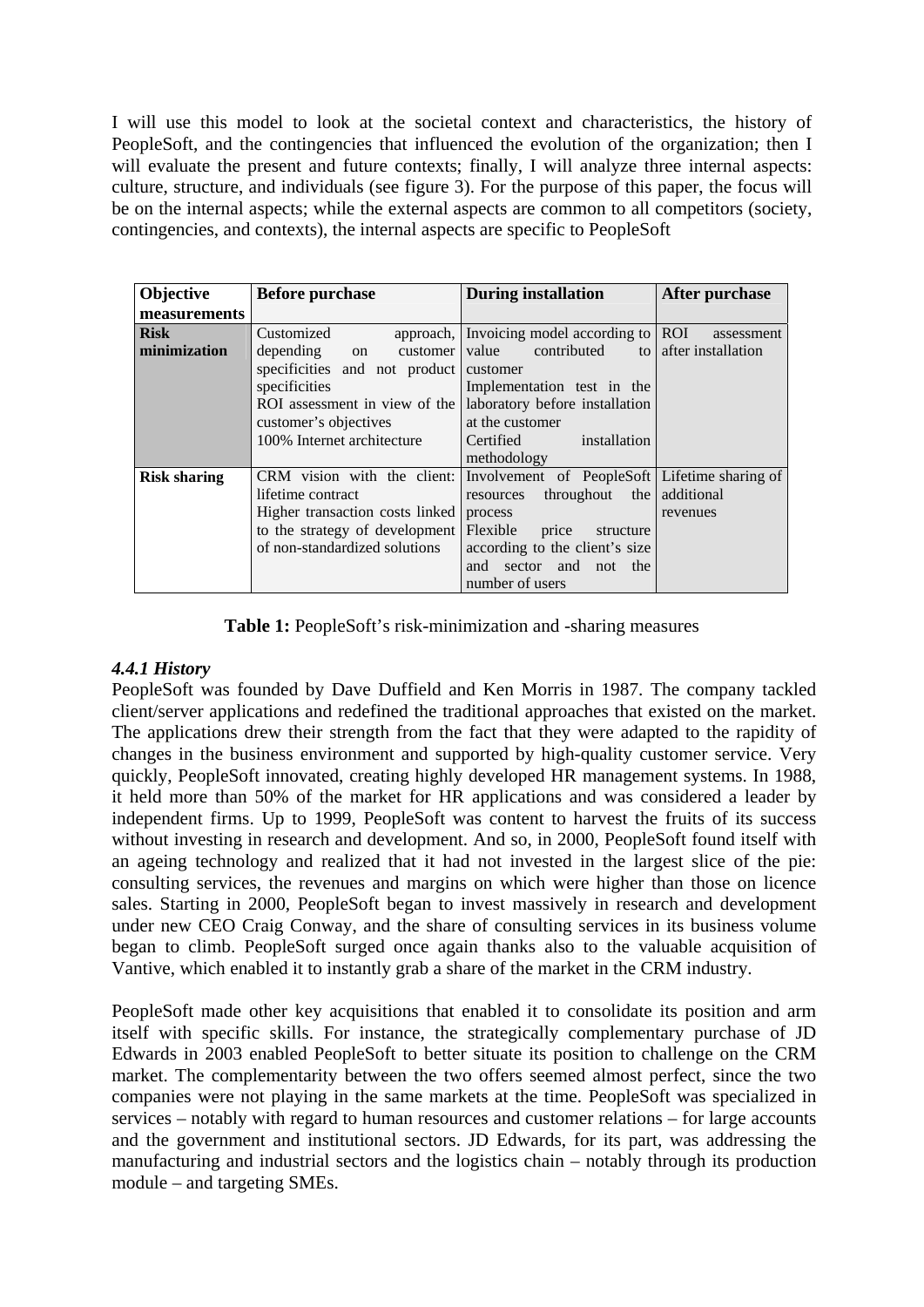

**Figure 3:** PeopleSoft's social and psychological dynamic

#### *4.4.2 Individuals*

• Dave Duffield, founder and chairman of the board, and CEO again starting in October 2004

Dave Duffield, a visionary and an accomplished executive in the software industry, made a significant contribution to the evolution of the software market on both the operational and technical fronts for more than 10 years.

Duffield was the driving force behind PeopleSoft's corporate vision, product offer, marketing management, and service commitment. He also inspired its unique corporate culture by promulgating key values articulated around individuals, customers, innovation, quality, integrity, pleasure, and profitability.

Before founding PeopleSoft, Duffield set up two software companies. He returned to the presidency of PeopleSoft in October 2004 for three months in order to close the deal for Oracle to purchase the company.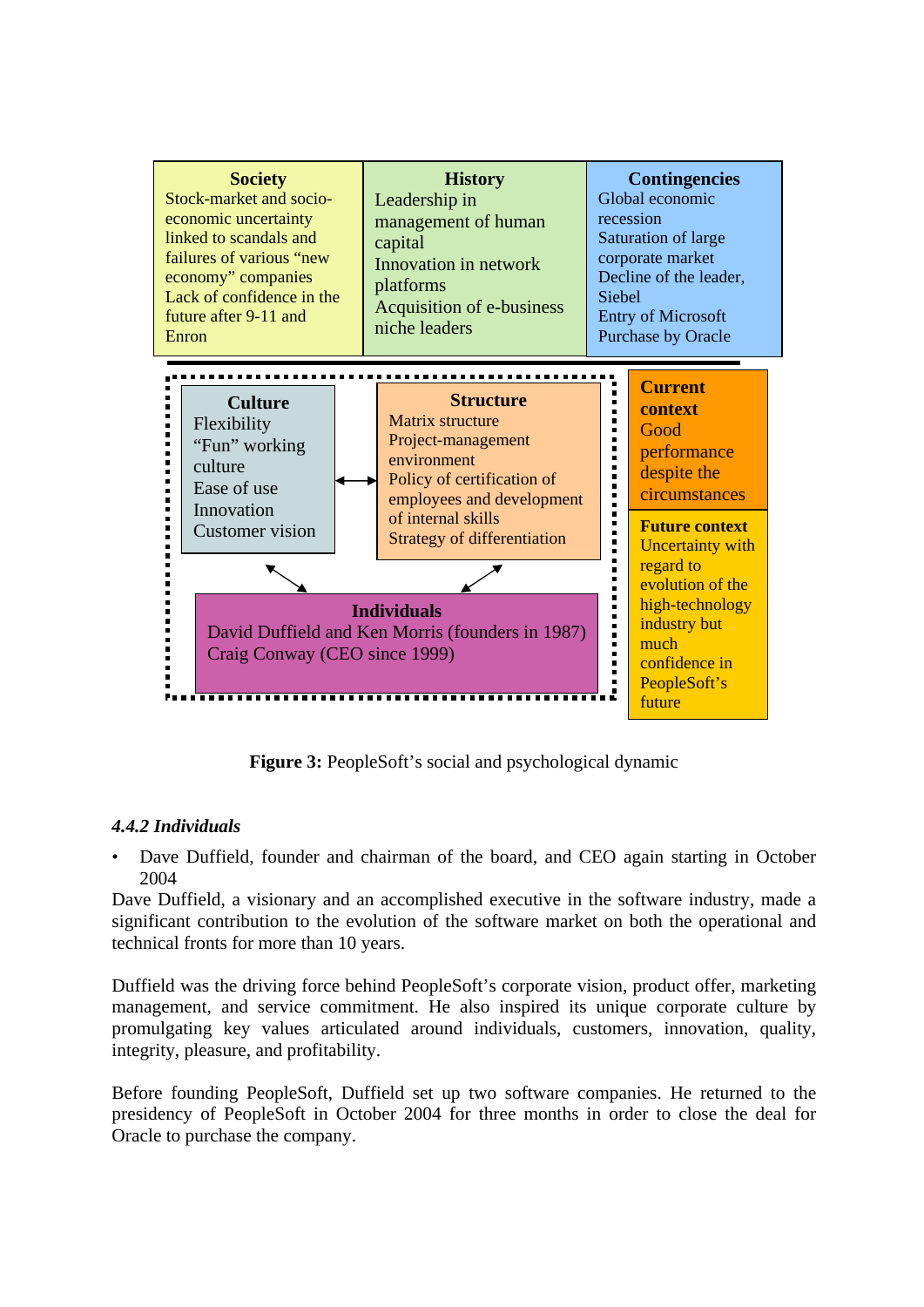• Craig A. Conway, president until October 2004

Craig A. Conway was the second president of PeopleSoft, resigning in October 2004. He was named one of the 25 best managers of 2001 by the magazine *BusinessWeek* and one of the 10 most influential people in the high-technology industry by the magazine *Computer Business Review*. Under Conway's leadership, Forbes.com listed PeopleSoft among the five superperforming companies in 2001.

Conway joined PeopleSoft in May 1999 and orchestrated one of the most drastic turnarounds in the technology industry. His boldest strategic move was the development of PeopleSoft's Pure Internet Architecture™, which is the basis for a unique series of pure Internet applications. Conway reviewed PeopleSoft's internal procedures, significantly reducing costs and restructuring operations. He also brought in his more mercenary Oracle culture and tried to clear away the "party" atmosphere that had reigned in the organization: the three-times-aweek bagels were done away with, jeans and sandals were banned, and internal management was restructured.

A new team of managers was brought in and the objective of increased profits was achieved through control of expenses and healthier cost management. The strategy for attacking the market also changed to a model combining development, acquisitions, and partnerships.

As CEO, Conway decided to focus on the company's traditional centre of gravity. Thus, the strategy was to strengthen the human resources product, since PeopleSoft was perceived as an HR firm and it was important that this internally strong image be maintained. Conway returned the focus to this asset by investing in e-learning. Before joining PeopleSoft, he had spent eight years at Oracle Corp. as senior vice-president for marketing, sales, and operations. He was criticized in 2004 for having opposed Oracle's take-over bid and was ousted in October 2004.

#### *4.4.3 Culture*

The PeopleSoft culture had always been quite unusual. In the aggressive and highly competitive high-technology market, the founders of PeopleSoft tried to introduce a very flexible and relaxed operational style. Therefore, PeopleSoft quickly became recognized as a "cool" company and a pleasant place to work.

A number of traditions and symbols were institutionalized to instil this sense of "fun at work." Among the company's rituals were bagels offered to employees three times a week and a dress code that included jeans. In addition, everyone became wealthy quite quickly. Until 1999, profit sharing was very lucrative for all employees, as PeopleSoft was enjoying continuous growth, and its value on the stock market reflected this.

In 2000, the situation began to change drastically, and under the influence of the new CEO, Craig Conway, whose Oracle culture was quite mercenary, certain symbols of PeopleSoft's relaxed culture were banished to redress the situation. Now, employees had to come to work in suits and ties and certain symbolic privileges were eliminated.

Nevertheless, a "self-serve" culture was privileged. All employees had their own PeopleSoft portal that enabled them to see their own payroll, take training online, manage their own expense accounts, and do their own planning. The absence of HR analysts in fact sustained the matrix structure that was adopted.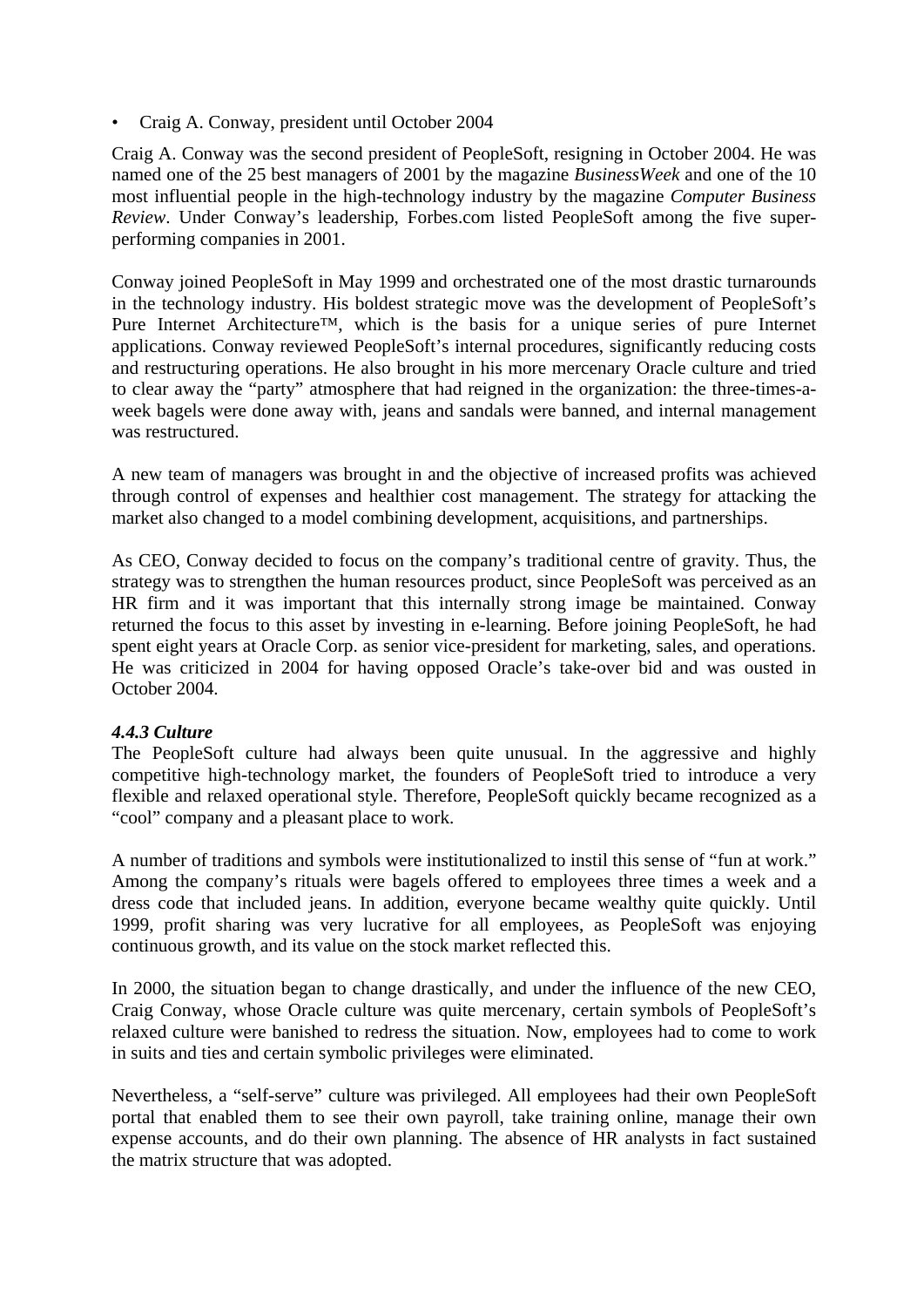#### *4.4.4 Structure*

Starting in 2000, under Craig Conway's leadership, PeopleSoft's structure became an evolving matrix structure. This more flexible structure favoured the operation of the virtual teams that were created for each project. In effect, given the nature of the industry, the teams had to be autonomous and mobile. The official structure therefore had to allow for the emergence of a more concrete unofficial structure that varied as a function of the projects underway (see figure 4).



**Figure 4:** The multi-division form with connections between divisions (L form)

In L-form architecture, the divisions are necessarily interlinked to deliver a product or service at the best possible cost. Two distinct phenomena push a firm to adopt a more complex form of architecture, such as the L form. In its search for growth and economic efficiency, the firm takes on a wide range of products and markets. Yet, certain common assets and functions are required for all of these activities and are not fully maximized unless everyone is using them. Then, the firm must preserve the benefits of decentralization and autonomy of operations by grouping its activities in a certain number of geographically distinct regions.

Basically, the general structure follows a geographic logic. PeopleSoft has installations all over the world, and it has offices and branches in every country in which it operates. On the second level, PeopleSoft operates by business units aggregated by sector (financial, government, telecommunications company, etc.). On the third level, the structure works by pillars or product lines, with the teams divided according to specific skills: CRM, finance, supply, HR, and so on. The size of the market requires this type of structure. For example, for two different products, two PeopleSoft salespeople will go to see a single customer.

In early 2000, PeopleSoft made the decision to develop its services in order to position itself better to serve the constantly changing needs of its customers. This involved moving from a positioning of supplier of technical skills specific to PeopleSoft to that of a supplier of pioneering solutions for implementation, upgrading, and optimization of PeopleSoft products.

One of the greatest challenges, therefore, was a change in organizational culture to an environment of management by project. The structure was modified from a functional structure to a matrix structure to reflect the project-based environment, which brought many challenges at the level of allocation and management of human resources.

In order to facilitate this cultural change, mixed project-management groups were formed, involving both IT resources and resources from other fields. This combination helped with the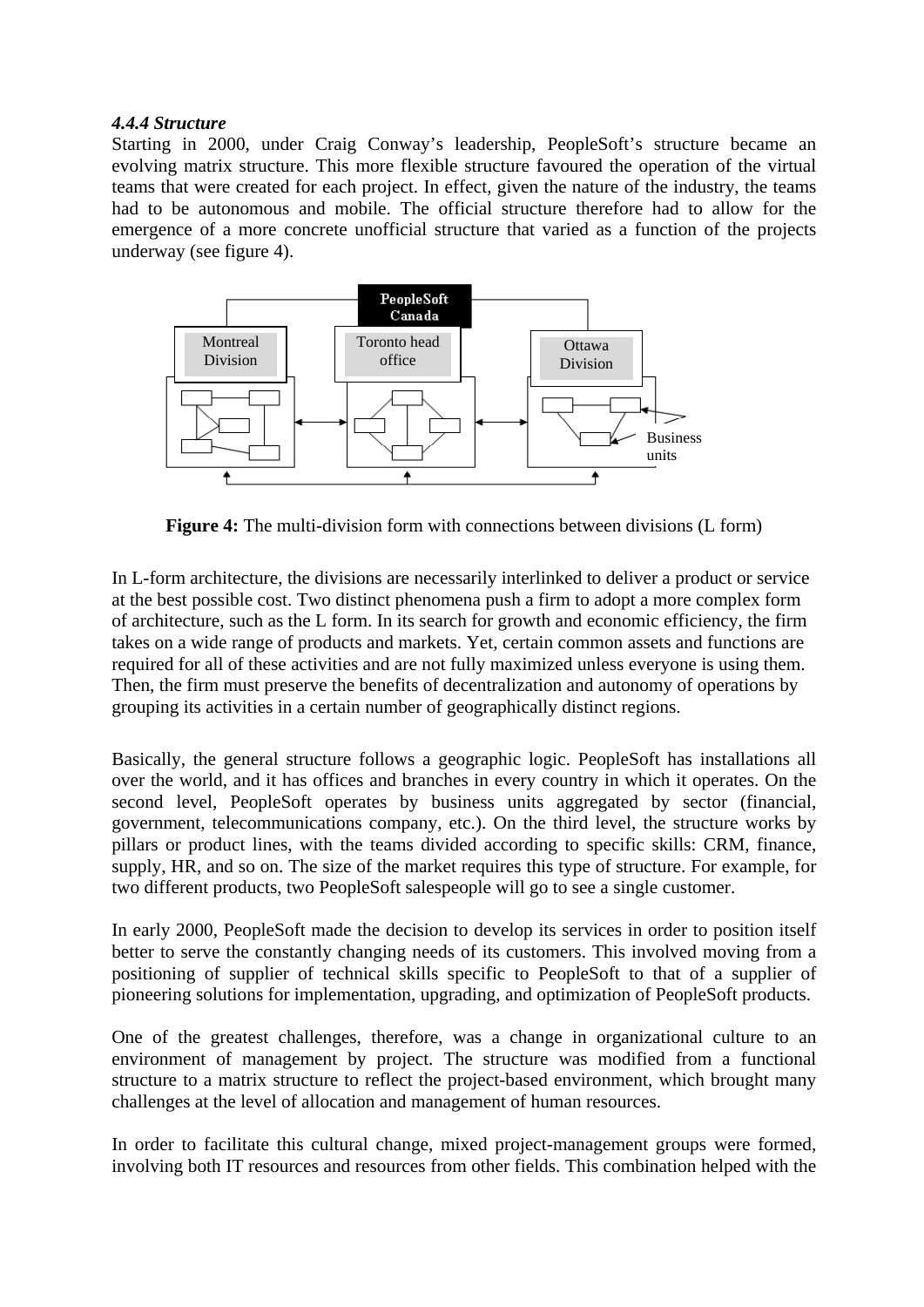creation of units critical to developing enthusiasm about management by project and about launching the change in strategy.

Recruitment was based on a classic group of criteria, including a demonstrated skill in the application of tools, concepts, and processes in a project environment. By implementing a change in competencies, PeopleSoft wanted to highlight the value that it was bringing to its customers. In the IT industry, certain reports were published on project failures and successes. They included a number of projects that, once implemented, even on time and within the planned budgets, had failed to deliver the benefits anticipated at the start. PeopleSoft in fact distinguished itself by its human resources and their know-how, skills, and practices required through professional certifications.

## **5. Conclusion: The importance of organizational architecture as a support for the strategic architecture in the delivery of a CRM solution**

PeopleSoft succeeded where its competitors failed – that is, it delivered CRM projects with the added value anticipated by the customers at the start. These projects succeeded because PeopleSoft negotiated zero risk throughout the process of delivery of a CRM solution. An examination of its strategic positioning shows a judicious choice of strategic field, corporate strategy, and market strategies, as well as excellent project-risk management.

PeopleSoft's solution, customizable according to the client's needs and profile, its superior 100% Internet technology, its invoicing model based on value added and not on number of users, the involvement of its resources with the CRM implementation teams, test implementation in the laboratory, and the development of an ROI model for the client are the pillars of its success, and PeopleSoft has the best customer-satisfaction level.

An analysis of PeopleSoft's organizational reality and business model leads to the following conclusions:

- *PeopleSoft successfully evolved from a company centred on the founding entrepreneur to a company with a homogeneous culture in which the leadership embodied the essential values of innovation, flexibility, and service, and structured around credible mandates and skilled agents.* With the change of CEO in 1999, an effective governance system was instituted that enabled PeopleSoft to ensure sustained growth thanks to judicious project choices, in spite of unfavourable economic contingencies. Thus, restructuring and cost optimization, reassignment of strategic units, encouragement of operational units to sustain high economic performance, management of the company's image, and the reorientation of development axes both around newly acquired key technologies and around the initial motivating skills enabled PeopleSoft to grow efficiently.
- *PeopleSoft was able to establish an optimal strategic configuration and to maintain it even as it made its product line more complex.* From the start, PeopleSoft chose a flexible competitive configuration; it improved its competitive positioning and its strategic units on the markets either by developing revolutionary technologies (e.g., 100% Internet architecture) or by making opportune acquisition decisions to instantly capture market share (e.g., the acquisition of Vantive and JD Edwards). The rapidly increasing complexity of its product lines therefore did not handicap PeopleSoft since it was able to develop engines to create relevant strategic, corporative, and financial strategic value.
- *PeopleSoft always evolved in tandem the culture and the structure evolved in parallel.* The company's dynamic environment pushed it more than once to reconsider its